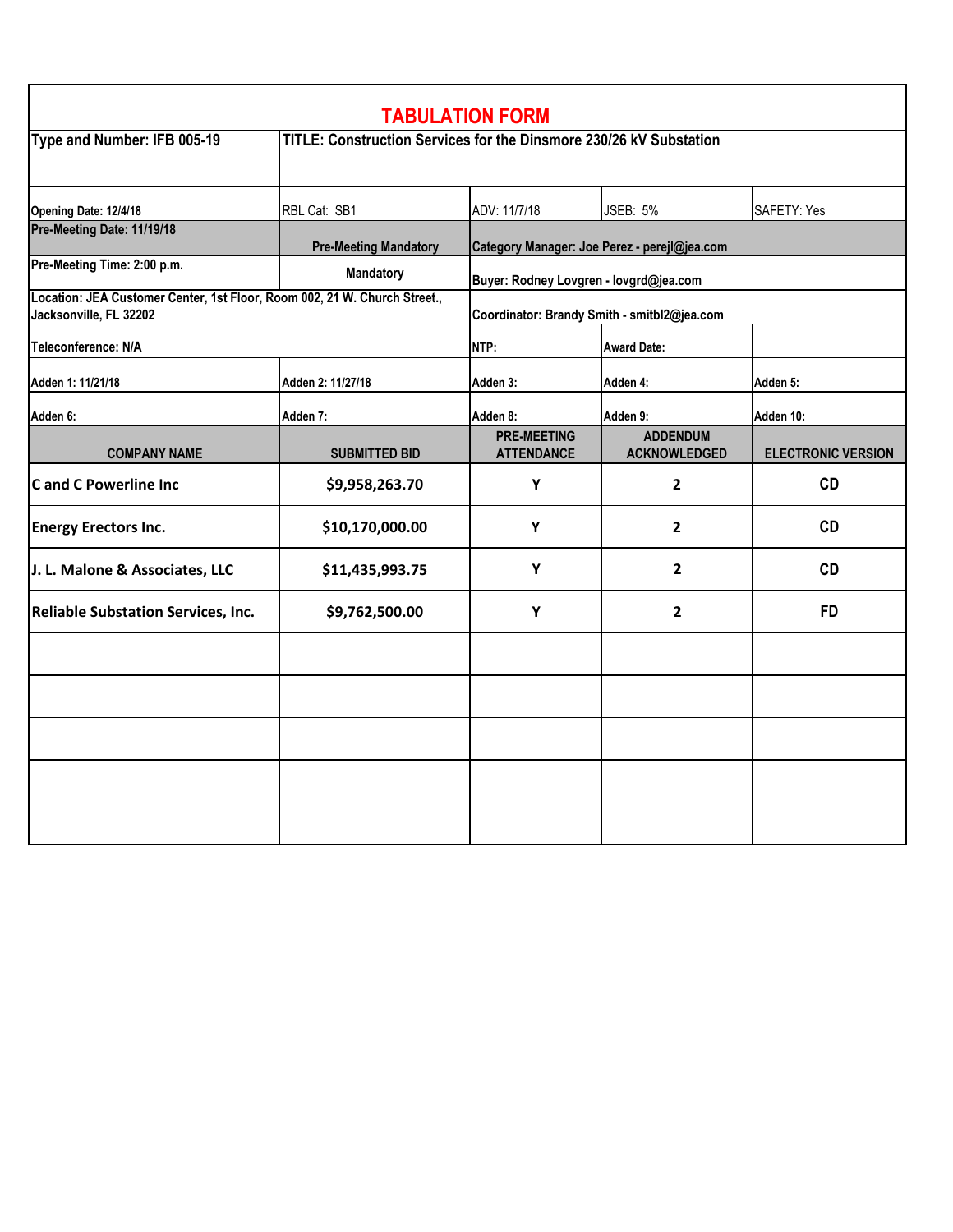| <b>TABULATION FORM</b>                                                                                      |                                                         |                                         |                                        |                           |  |  |  |
|-------------------------------------------------------------------------------------------------------------|---------------------------------------------------------|-----------------------------------------|----------------------------------------|---------------------------|--|--|--|
| Type and Number: ITN 006-19                                                                                 | TITLE: Secondary Wire and Cable for JEA Inventory Stock |                                         |                                        |                           |  |  |  |
| <b>Opening Date: 12/04/2018</b>                                                                             | RBL/QPL Cat: N/A                                        | ADV: 10/04/18<br>JSEB: N/A              |                                        | SAFETY: N/A               |  |  |  |
| Pre-Meeting Date: 10/31/2018                                                                                | <b>Pre-Meeting Mandatory or Optional:</b>               |                                         | <b>Category Manager: Kenny Pearson</b> |                           |  |  |  |
| Pre-Meeting Time: 10:00AM EDT                                                                               | Optional                                                |                                         | <b>Buyer: Colin Roddy</b>              |                           |  |  |  |
| Location: JEA Bid Office, Customer Center, 1st Floor, Room 002, 21 W. Church Street, Jacksonville, FL 32202 |                                                         | <b>Coordinator: N/A</b>                 |                                        |                           |  |  |  |
| Teleconference: 1-888-714-6484; Passcode: 817050                                                            | NTP:                                                    | <b>Award Date:</b>                      |                                        |                           |  |  |  |
| Adden 1: 10/5/2018                                                                                          | Adden 2: 10/10/2018                                     | Adden 3: 10/30/2018                     | Adden 4: 11/9/2018                     | Adden 5: 11/16/2018       |  |  |  |
| Adden 6: 11/20/2018                                                                                         | Adden 7: 11/30/2018                                     | Adden 8:                                | Adden 9:                               | Adden 10:                 |  |  |  |
| <b>COMPANY NAME</b>                                                                                         | <b>SUBMITTED BID</b>                                    | <b>PRE-MEETING</b><br><b>ATTENDANCE</b> | <b>ADDENDUM</b><br><b>ACKNOWLEDGED</b> | <b>ELECTRONIC VERSION</b> |  |  |  |
| Anixter, Inc.                                                                                               | <b>RECEIVED</b>                                         | Υ                                       | $\overline{\mathbf{z}}$                | <b>FD</b>                 |  |  |  |
| <b>Electric Supply, Inc</b>                                                                                 | <b>RECEIVED</b>                                         | Y                                       | $\overline{\mathbf{z}}$                | <b>FD</b>                 |  |  |  |
| Gresco                                                                                                      | <b>RECEIVED</b>                                         | Y                                       | $\overline{\mathbf{z}}$                | <b>FD</b>                 |  |  |  |
| <b>Irby Utilities</b>                                                                                       | <b>RECEIVED</b>                                         | Υ                                       | $\overline{\mathbf{z}}$                | <b>FD</b>                 |  |  |  |
| <b>Marmon Utility, LLC</b>                                                                                  | <b>RECEIVED</b>                                         | Y                                       | $\overline{\mathbf{z}}$                | <b>FD</b>                 |  |  |  |
| Southwire                                                                                                   | <b>RECEIVED</b>                                         | Y                                       | <b>NONE</b>                            | <b>NONE</b>               |  |  |  |
| <b>Wesco Distribution, Inc.</b>                                                                             | <b>RECEIVED</b>                                         | Y                                       | $\overline{\mathbf{z}}$                | <b>FD</b>                 |  |  |  |
|                                                                                                             |                                                         |                                         |                                        |                           |  |  |  |
|                                                                                                             |                                                         |                                         |                                        |                           |  |  |  |
|                                                                                                             |                                                         |                                         |                                        |                           |  |  |  |
|                                                                                                             |                                                         |                                         |                                        |                           |  |  |  |
|                                                                                                             |                                                         |                                         |                                        |                           |  |  |  |
|                                                                                                             |                                                         |                                         |                                        |                           |  |  |  |